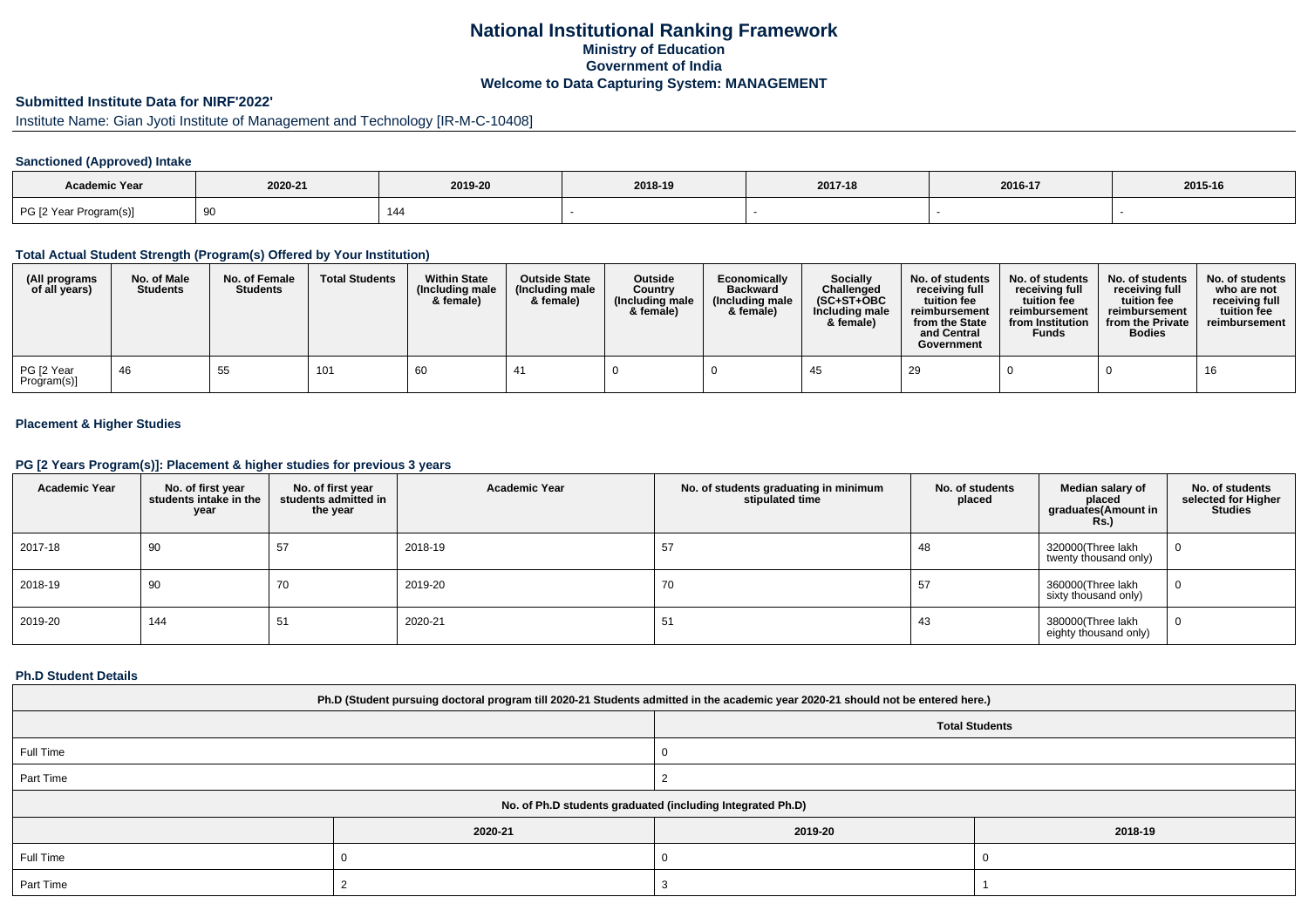#### **Financial Resources: Utilised Amount for the Capital expenditure for previous 3 years**

| <b>Academic Year</b>                                                                                                                                                           | 2020-21                                                                    | 2019-20                                                     | 2018-19                                                          |  |  |  |  |  |  |
|--------------------------------------------------------------------------------------------------------------------------------------------------------------------------------|----------------------------------------------------------------------------|-------------------------------------------------------------|------------------------------------------------------------------|--|--|--|--|--|--|
|                                                                                                                                                                                | <b>Utilised Amount</b>                                                     | <b>Utilised Amount</b>                                      | <b>Utilised Amount</b>                                           |  |  |  |  |  |  |
| Annual Capital Expenditure on Academic Activities and Resources (excluding expenditure on buildings)                                                                           |                                                                            |                                                             |                                                                  |  |  |  |  |  |  |
| Library (Books, Journals and e-Resources only)                                                                                                                                 | 278438 (Two lacs seventy eight thousand four hundred thirty<br>eight only) | 34140 (Thirty four thousand one hundred fourty only)        | 42580 (Fourty two thousand five hundred eighty only)             |  |  |  |  |  |  |
| Expenditure on setting up/upgradation of laboratory                                                                                                                            | 57510 (Fifty seven thousand five hundred ten only)                         | 0 (Zero)                                                    | 56892 (Fifty Six thousand eight hundred ninty two only)          |  |  |  |  |  |  |
| Other expenditure on creation of Capital Assets (For setting up<br>classrooms, seminar hall, conference hall, library excluding<br>expenditure on Land , Building, Roads etc.) | 135300 (One lakh thirty five thousand three hundred only)                  | 156660 (One lakh fifty six thousand six hundred sixty only) | 118118 (One lakh eighteen thousand one hundred eighteen<br>only) |  |  |  |  |  |  |

## **Financial Resources: Utilised Amount for the Operational expenditure for previous 3 years**

| <b>Academic Year</b>                                                                                                                                                                           | 2020-21                                                                             | 2019-20                                                                                  | 2018-19                                                                                 |  |  |  |  |  |
|------------------------------------------------------------------------------------------------------------------------------------------------------------------------------------------------|-------------------------------------------------------------------------------------|------------------------------------------------------------------------------------------|-----------------------------------------------------------------------------------------|--|--|--|--|--|
|                                                                                                                                                                                                | <b>Utilised Amount</b>                                                              | <b>Utilised Amount</b>                                                                   | <b>Utilised Amount</b>                                                                  |  |  |  |  |  |
| <b>Annual Operational Expenditure</b>                                                                                                                                                          |                                                                                     |                                                                                          |                                                                                         |  |  |  |  |  |
| Salaries (Teaching and Non Teaching staff)                                                                                                                                                     | 13950155 (One crore thirty nine lakh fifty thousand one<br>hundred fifty five only) | 14713649 (One crore fourty seven lakh thirteen thousand six<br>hundred fourty nine only) | 13298616 (One crore thirty two lakhs ninety eight thousand six<br>hundred sixteen only) |  |  |  |  |  |
| Maintenance of Academic Infrastructure or consumables and<br>other running expenditures(excluding maintenance of hostels<br>and allied services, rent of the building, depreciation cost, etc) | 432295 (Four lakh thirty two thousand two hundred ninty five<br>only)               | 321699 (Three lakh twenty one thousand six hundred ninty<br>nine only)                   | 112046 (One lakh twelve thousand fourty six only)                                       |  |  |  |  |  |
| Seminars/Conferences/Workshops                                                                                                                                                                 | 122565 (One lakh Twenty two thousand Five hundred sixty five<br>only)               | 82360 (Eighty two thousand three hundred sixty only)                                     | 127950 (One lakh twenty seven thousand nine hundred fifty<br>only)                      |  |  |  |  |  |

## **Sponsored Research Details**

| <b>Financial Year</b>                    | 2020-21 | 2019-20                    | 2018-19                                |
|------------------------------------------|---------|----------------------------|----------------------------------------|
| Total no. of Sponsored Projects          |         |                            |                                        |
| Total no. of Funding Agencies            |         |                            |                                        |
| Total Amount Received (Amount in Rupees) |         | 75000                      | 27600                                  |
| Amount Received in Words                 | Zero    | Seventy five thousand only | Twenty seven thousand six hundred only |

## **Consultancy Project Details**

| <b>Financial Year</b>                    | 2020-21                  | 2019-20      | 2018-19               |
|------------------------------------------|--------------------------|--------------|-----------------------|
| Total no. of Consultancy Projects        |                          |              |                       |
| Total no. of Client Organizations        |                          |              |                       |
| Total Amount Received (Amount in Rupees) | 65000                    |              | 70000                 |
| Amount Received in Words                 | Sixty Five Thousand only | One Lac only | Seventy Thousand only |

## **Executive Development Program/Management Development Programs**

| $-$<br><b>Financial Year</b><br>$\sim$ $\sim$ $\sim$ $\sim$ $\sim$ | 0.0000<br>-020-27<br>the contract of the contract of the | 2019-20<br>. | 2018-19 |
|--------------------------------------------------------------------|----------------------------------------------------------|--------------|---------|
|--------------------------------------------------------------------|----------------------------------------------------------|--------------|---------|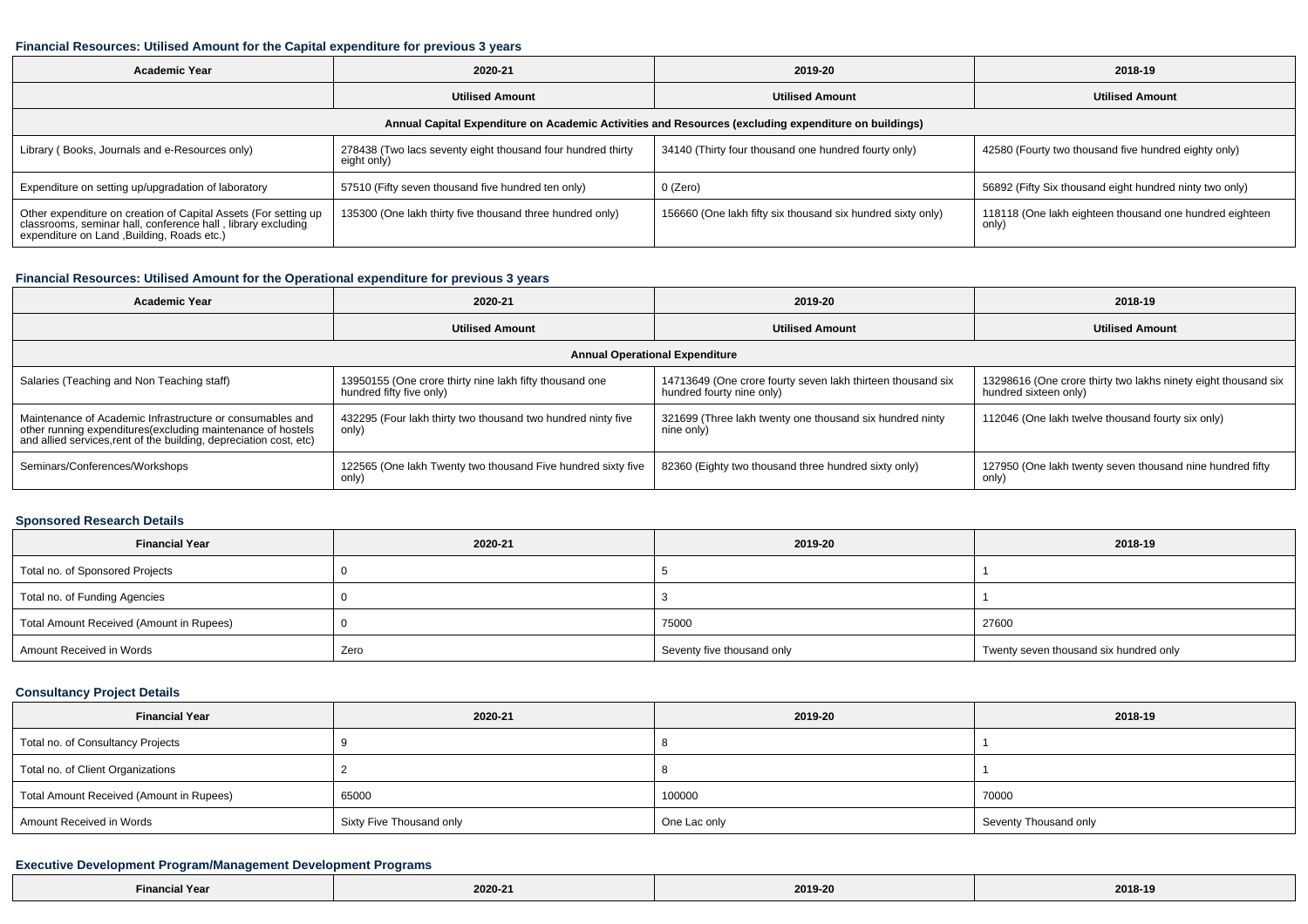| Total no. of Executive Development Programs/ Management<br>Development Programs   |                        | 15                  | ں ا                                             |
|-----------------------------------------------------------------------------------|------------------------|---------------------|-------------------------------------------------|
| Total no. of Participants                                                         | 85                     | 450                 | 325                                             |
| Total Annual Earnings (Amount in Rupees)(Excluding Lodging<br>& Boarding Charges) | 18000                  | 60000               | 167500                                          |
| Total Annual Earnings in Words                                                    | Eighteen thousand only | Sixty thousand only | One lakh sixty seven thousand five hundred only |

# **PCS Facilities: Facilities of physically challenged students**

| 1. Do your institution buildings have Lifts/Ramps?                                                                                                         | Yes, more than 80% of the buildings |
|------------------------------------------------------------------------------------------------------------------------------------------------------------|-------------------------------------|
| 2. Do your institution have provision for walking aids, including wheelchairs and transportation from one building to another for<br>handicapped students? | Yes                                 |
| 3. Do your institution buildings have specially designed toilets for handicapped students?                                                                 | Yes, more than 80% of the buildings |

# **Faculty Details**

| Srno           | Name                      | Age | <b>Designation</b>                                  | Gender | Qualification | <b>Experience (In</b><br>Months) | <b>Currently working</b><br>with institution? | <b>Joining Date</b> | <b>Leaving Date</b>      | <b>Association type</b> |
|----------------|---------------------------|-----|-----------------------------------------------------|--------|---------------|----------------------------------|-----------------------------------------------|---------------------|--------------------------|-------------------------|
|                | Dr Neeraj Sharma          | 48  | Dean / Principal /<br>Director / Vice<br>Chancellor | Male   | Ph.D          | 305                              | Yes                                           | 01-08-2001          |                          | Regular                 |
| $\overline{2}$ | Dr Rakhee Dewan           | 39  | <b>Assistant Professor</b>                          | Female | Ph.D          | 137                              | Yes                                           | 23-07-2019          | $\overline{\phantom{a}}$ | Regular                 |
| 3              | Tarun Singla              | 30  | <b>Assistant Professor</b>                          | Male   | M.Tech        | 114                              | No                                            | 01-01-2019          | 31-12-2020               | Regular                 |
| 4              | CA Harleen KAur           | 37  | <b>Assistant Professor</b>                          | Female | CA            | 185                              | Yes                                           | 13-07-2016          | $\overline{\phantom{a}}$ | Regular                 |
| 5              | Dr Sneha Sharma           | 34  | Associate Professor                                 | Female | Ph.D          | 168                              | Yes                                           | 11-01-2016          | $\overline{\phantom{a}}$ | Visiting                |
| 6              | Sanjay Kumar<br>Aggarwal  | 46  | <b>Assistant Professor</b>                          | Male   | M.Tech        | 296                              | Yes                                           | 16-11-2006          | $\overline{\phantom{a}}$ | Regular                 |
| $\overline{7}$ | Jaspreet Singh            | 37  | <b>Assistant Professor</b>                          | Male   | <b>MCA</b>    | 193                              | Yes                                           | 01-11-2008          | $\overline{\phantom{a}}$ | Regular                 |
| 8              | Archan Upadhyay           | 31  | <b>Assistant Professor</b>                          | Female | <b>MBA</b>    | 119                              | Yes                                           | 09-07-2019          | $\overline{\phantom{a}}$ | Regular                 |
| 9              | Lt Jagvinder Singh        | 42  | <b>Assistant Professor</b>                          | Male   | <b>MCA</b>    | 245                              | Yes                                           | 11-08-2007          | $\overline{\phantom{a}}$ | Regular                 |
| 10             | Dr Bushra S P Singh       | 32  | <b>Assistant Professor</b>                          | Female | Ph.D          | 99                               | Yes                                           | 31-07-2019          | $\sim$                   | Regular                 |
| 11             | <b>Tarandeep Singh</b>    | 42  | <b>Assistant Professor</b>                          | Male   | Ph.D          | 227                              | Yes                                           | 21-05-2012          | $\overline{\phantom{a}}$ | Regular                 |
| 12             | Gurdeepak Singh           | 56  | Professor                                           | Female | <b>MBA</b>    | 432                              | Yes                                           | 10-03-2009          | --                       | Regular                 |
| 13             | Dr Aneet Bedi             | 42  | Professor                                           | Female | Ph.D          | 264                              | Yes                                           | 01-08-2001          | $\overline{\phantom{a}}$ | Regular                 |
| 14             | Gurkiran Kaur             | 29  | <b>Assistant Professor</b>                          | Female | <b>MBA</b>    | 90                               | No                                            | 30-07-2019          | 17-07-2021               | Regular                 |
| 15             | <b>Munish Tonk</b>        | 46  | <b>Assistant Professor</b>                          | Male   | <b>B.Tech</b> | 209                              | Yes                                           | 15-09-2016          | $\sim$                   | Regular                 |
| 16             | Amandeep Kaur             | 29  | <b>Assistant Professor</b>                          | Female | <b>MCA</b>    | 84                               | No                                            | 23-01-2019          | 05-07-2021               | Regular                 |
| 17             | <b>Bhawanpreet Kaur</b>   | 37  | <b>Assistant Professor</b>                          | Female | M.COM         | 182                              | Yes                                           | 01-08-2016          | $\sim$                   | Visiting                |
| 18             | Sesha Bhattar<br>Seshadri | 48  | <b>Assistant Professor</b>                          | Male   | M.A           | 336                              | No                                            | 01-08-2019          | 19-03-2020               | Regular                 |
| 19             | Dr Manjinder Wratch       | 49  | <b>Assistant Professor</b>                          | Female | Ph.D          | 252                              | No                                            | 08-07-2019          | 31-12-2019               | Regular                 |